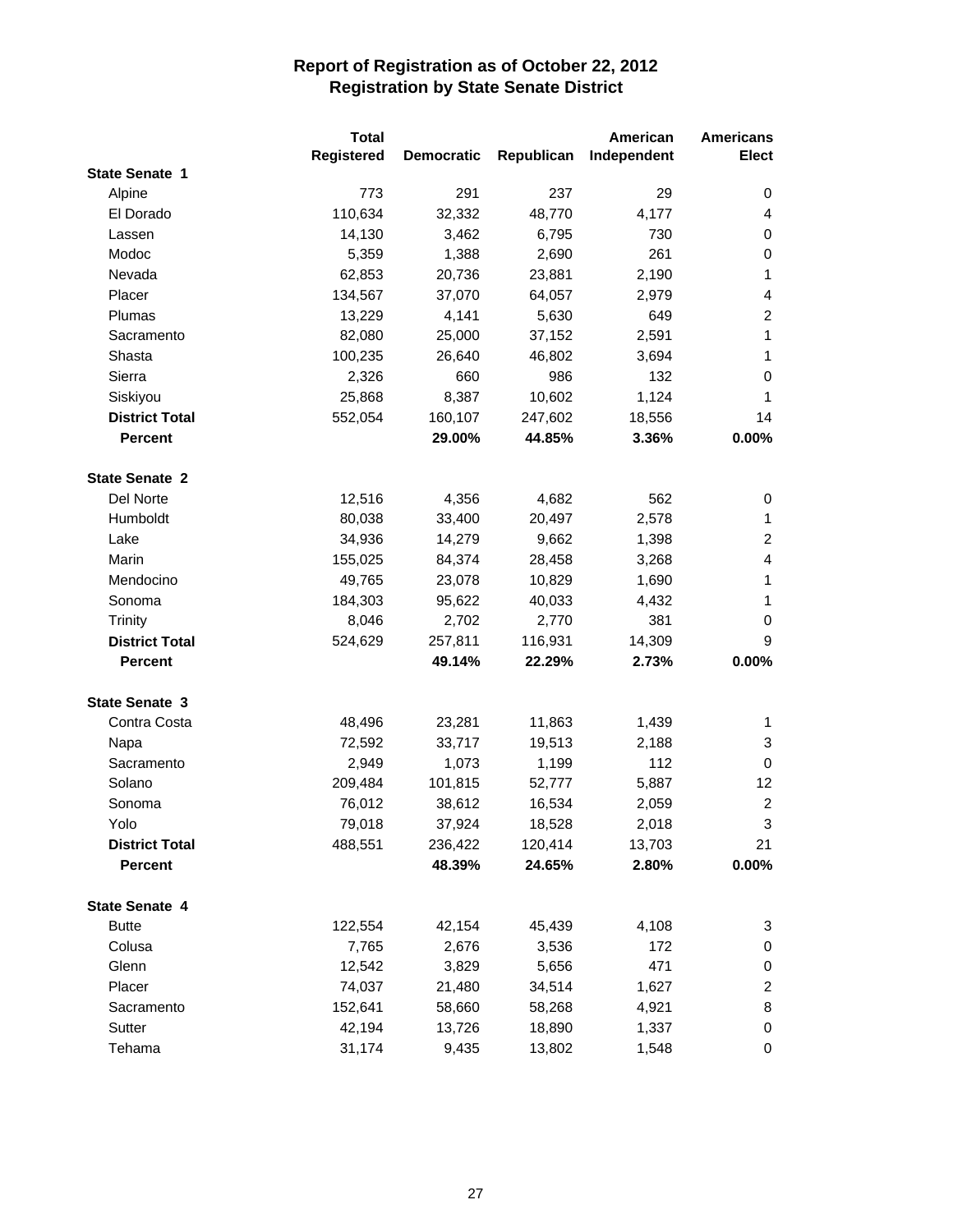|                       |        |             | Peace and      |       | <b>No Party</b>   |
|-----------------------|--------|-------------|----------------|-------|-------------------|
|                       | Green  | Libertarian | Freedom        | Other | <b>Preference</b> |
| <b>State Senate 1</b> |        |             |                |       |                   |
| Alpine                | 12     | 3           | $\overline{c}$ | 5     | 194               |
| El Dorado             | 891    | 999         | 295            | 880   | 22,286            |
| Lassen                | 45     | 89          | 35             | 68    | 2,906             |
| Modoc                 | 20     | 45          | 6              | 10    | 939               |
| Nevada                | 1,483  | 598         | 152            | 143   | 13,669            |
| Placer                | 867    | 1,462       | 266            | 294   | 27,568            |
| Plumas                | 93     | 102         | 40             | 0     | 2,572             |
| Sacramento            | 379    | 541         | 132            | 169   | 16,115            |
| Shasta                | 468    | 802         | 286            | 348   | 21,194            |
| Sierra                | 25     | 31          | 4              | 42    | 446               |
| Siskiyou              | 193    | 251         | 89             | 55    | 5,166             |
| <b>District Total</b> | 4,476  | 4,923       | 1,307          | 2,014 | 113,055           |
| <b>Percent</b>        | 0.81%  | 0.89%       | 0.24%          | 0.36% | 20.48%            |
| <b>State Senate 2</b> |        |             |                |       |                   |
| Del Norte             | 102    | 88          | 52             | 152   | 2,522             |
| Humboldt              | 3,057  | 787         | 328            | 225   | 19,165            |
| Lake                  | 471    | 271         | 157            | 71    | 8,625             |
| Marin                 | 2,225  | 840         | 253            | 410   | 35,193            |
| Mendocino             | 1,894  | 432         | 293            | 198   | 11,350            |
| Sonoma                | 3,410  | 1,286       | 566            | 609   | 38,344            |
| Trinity               | 124    | 95          | 33             | 101   | 1,840             |
| <b>District Total</b> | 11,283 | 3,799       | 1,682          | 1,766 | 117,039           |
| <b>Percent</b>        | 2.15%  | 0.72%       | 0.32%          | 0.34% | 22.31%            |
| <b>State Senate 3</b> |        |             |                |       |                   |
| Contra Costa          | 480    | 329         | 129            | 176   | 10,798            |
| Napa                  | 816    | 429         | 208            | 375   | 15,343            |
| Sacramento            | 9      | 17          | 6              | 10    | 523               |
| Solano                | 878    | 1,084       | 538            | 912   | 45,581            |
| Sonoma                | 1,189  | 499         | 171            | 280   | 16,666            |
| Yolo                  | 901    | 522         | 233            | 272   | 18,617            |
| <b>District Total</b> | 4,273  | 2,880       | 1,285          | 2,025 | 107,528           |
| <b>Percent</b>        | 0.87%  | 0.59%       | 0.26%          | 0.41% | 22.01%            |
| State Senate 4        |        |             |                |       |                   |
| <b>Butte</b>          | 1,437  | 1,023       | 448            | 1,410 | 26,532            |
| Colusa                | 19     | 31          | 10             | 2     | 1,319             |
| Glenn                 | 45     | 73          | 47             | 22    | 2,399             |
| Placer                | 273    | 760         | 103            | 100   | 15,178            |
| Sacramento            | 813    | 1,014       | 526            | 351   | 28,080            |
| Sutter                | 119    | 214         | 120            | 525   | 7,263             |
| Tehama                | 126    | 238         | 98             | 110   | 5,817             |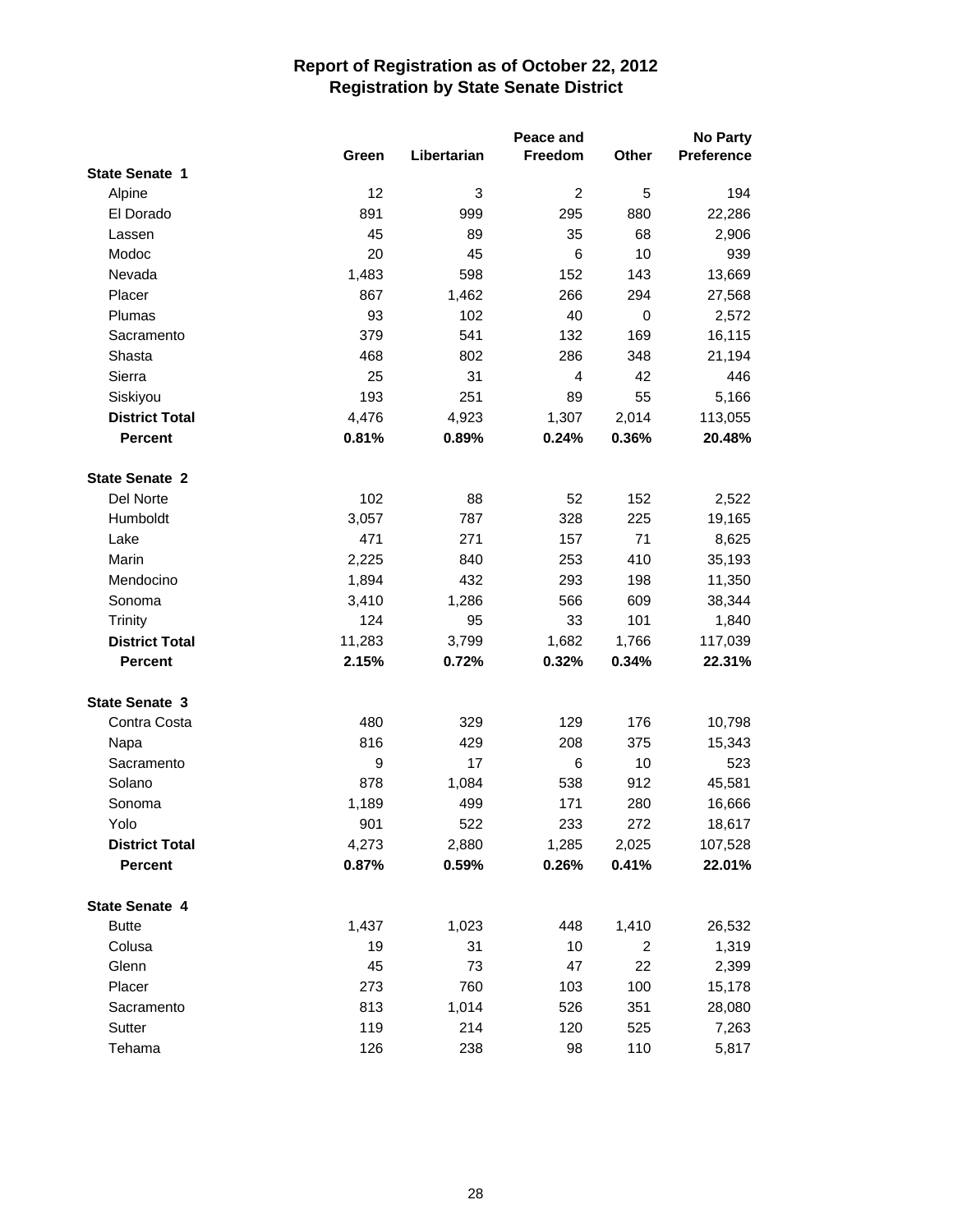|                       | <b>Total</b> |                   |            | American    | <b>Americans</b> |
|-----------------------|--------------|-------------------|------------|-------------|------------------|
|                       | Registered   | <b>Democratic</b> | Republican | Independent | <b>Elect</b>     |
| Yuba                  | 30,115       | 9,508             | 11,797     | 1,409       | 2                |
| <b>District Total</b> | 473,022      | 161,468           | 191,902    | 15,593      | 15               |
| Percent               |              | 34.14%            | 40.57%     | 3.30%       | 0.00%            |
| <b>State Senate 5</b> |              |                   |            |             |                  |
| Sacramento            | 11,495       | 3,975             | 4,802      | 411         | 0                |
| San Joaquin           | 293,004      | 127,712           | 108,207    | 7,301       | 10               |
| Stanislaus            | 113,148      | 45,719            | 43,722     | 3,151       | 7                |
| <b>District Total</b> | 417,647      | 177,406           | 156,731    | 10,863      | 17               |
| <b>Percent</b>        |              | 42.48%            | 37.53%     | 2.60%       | 0.00%            |
| <b>State Senate 6</b> |              |                   |            |             |                  |
| Sacramento            | 426,599      | 210,384           | 114,183    | 11,010      | 15               |
| Yolo                  | 23,168       | 10,333            | 6,089      | 787         | 0                |
| <b>District Total</b> | 449,767      | 220,717           | 120,272    | 11,797      | 15               |
| <b>Percent</b>        |              | 49.07%            | 26.74%     | 2.62%       | 0.00%            |
| <b>State Senate 7</b> |              |                   |            |             |                  |
| Alameda               | 117,103      | 46,326            | 36,975     | 3,178       | 5                |
| Contra Costa          | 393,366      | 178,900           | 113,105    | 10,626      | 10               |
| <b>District Total</b> | 510,469      | 225,226           | 150,080    | 13,804      | 15               |
| <b>Percent</b>        |              | 44.12%            | 29.40%     | 2.70%       | 0.00%            |
| <b>State Senate 8</b> |              |                   |            |             |                  |
| Amador                | 21,503       | 6,841             | 9,725      | 856         | 0                |
| Calaveras             | 29,014       | 8,952             | 12,370     | 1,306       | 3                |
| Fresno                | 270,498      | 97,077            | 115,428    | 7,461       | 5                |
| Inyo                  | 9,956        | 3,085             | 4,331      | 409         | 0                |
| Madera                | 16,619       | 4,241             | 8,803      | 589         | 0                |
| Mariposa              | 10,792       | 3,206             | 4,841      | 464         | $\mathbf{1}$     |
| Mono                  | 5,983        | 1,964             | 2,181      | 240         | 0                |
| Sacramento            | 23,135       | 7,868             | 10,084     | 664         | 1                |
| Stanislaus            | 67,269       | 23,126            | 29,547     | 1,923       | 1                |
| Tulare                | 2,508        | 775               | 1,153      | 100         | 0                |
| Tuolumne              | 31,769       | 10,249            | 13,482     | 1,273       | 1                |
| <b>District Total</b> | 489,046      | 167,384           | 211,945    | 15,285      | 12               |
| <b>Percent</b>        |              | 34.23%            | 43.34%     | 3.13%       | $0.00\%$         |
| <b>State Senate 9</b> |              |                   |            |             |                  |
| Alameda               | 405,310      | 258,423           | 31,953     | 6,496       | 30               |
| Contra Costa          | 114,489      | 73,576            | 12,057     | 2,094       | 5                |
| <b>District Total</b> | 519,799      | 331,999           | 44,010     | 8,590       | 35               |
| Percent               |              | 63.87%            | 8.47%      | 1.65%       | 0.01%            |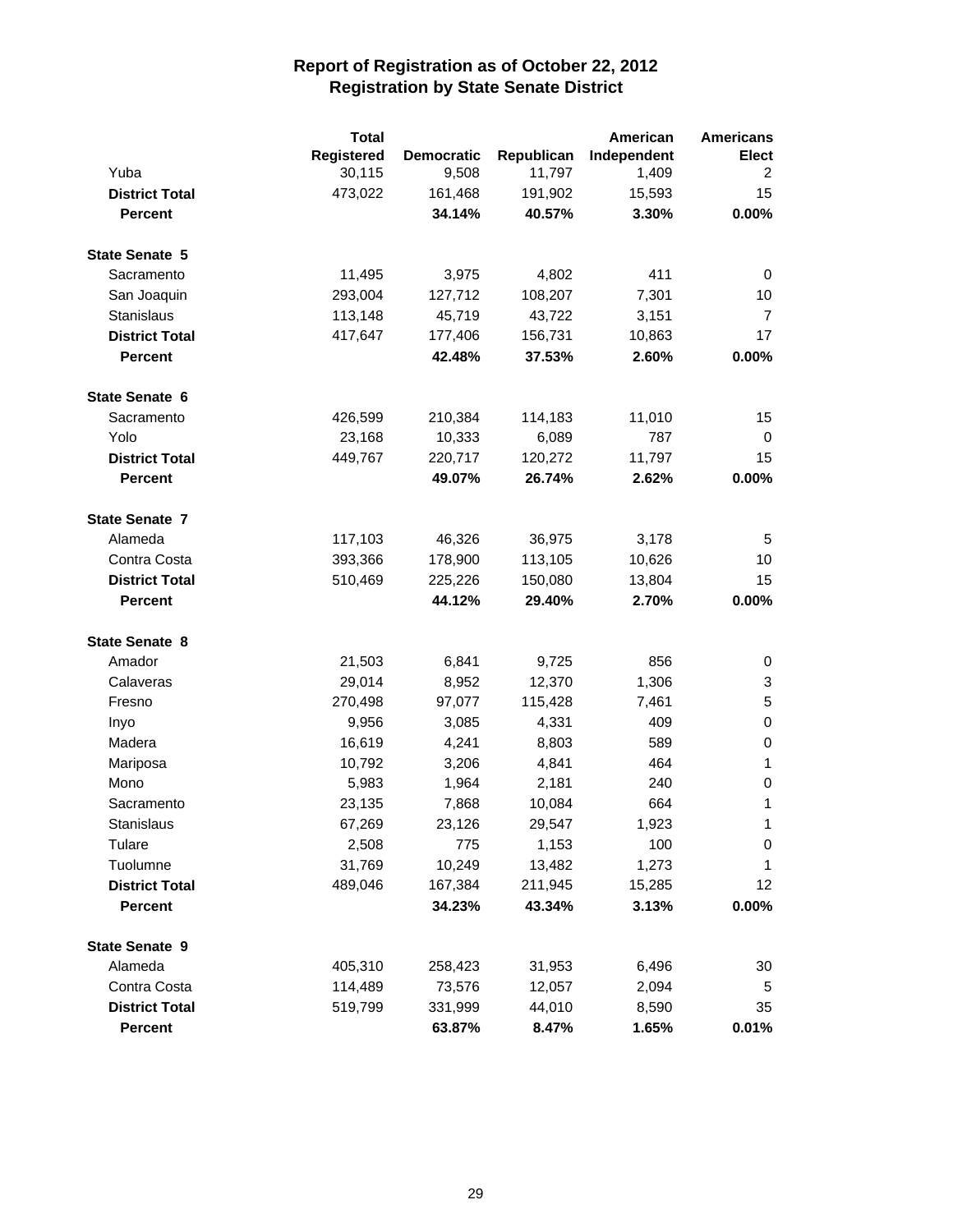|                       |       |             | Peace and |                | <b>No Party</b> |
|-----------------------|-------|-------------|-----------|----------------|-----------------|
|                       | Green | Libertarian | Freedom   | Other          | Preference      |
| Yuba                  | 145   | 223         | 121       | 311            | 6,599           |
| <b>District Total</b> | 2,977 | 3,576       | 1,473     | 2,831          | 93,187          |
| Percent               | 0.63% | 0.76%       | 0.31%     | 0.60%          | 19.70%          |
| <b>State Senate 5</b> |       |             |           |                |                 |
| Sacramento            | 37    | 79          | 60        | 13             | 2,118           |
| San Joaquin           | 815   | 1,254       | 666       | 1,434          | 45,605          |
| Stanislaus            | 336   | 544         | 316       | 1,246          | 18,107          |
| <b>District Total</b> | 1,188 | 1,877       | 1,042     | 2,693          | 65,830          |
| <b>Percent</b>        | 0.28% | 0.45%       | 0.25%     | 0.64%          | 15.76%          |
| <b>State Senate 6</b> |       |             |           |                |                 |
| Sacramento            | 2,589 | 2,197       | 1,816     | 758            | 83,647          |
| Yolo                  | 153   | 123         | 142       | 136            | 5,405           |
| <b>District Total</b> | 2,742 | 2,320       | 1,958     | 894            | 89,052          |
| <b>Percent</b>        | 0.61% | 0.52%       | 0.44%     | 0.20%          | 19.80%          |
| <b>State Senate 7</b> |       |             |           |                |                 |
| Alameda               | 479   | 685         | 183       | 5,944          | 23,328          |
| Contra Costa          | 1,725 | 2,091       | 732       | 983            | 85,194          |
| <b>District Total</b> | 2,204 | 2,776       | 915       | 6,927          | 108,522         |
| <b>Percent</b>        | 0.43% | 0.54%       | 0.18%     | 1.36%          | 21.26%          |
| <b>State Senate 8</b> |       |             |           |                |                 |
| Amador                | 120   | 172         | 45        | 74             | 3,670           |
| Calaveras             | 263   | 339         | 89        | 215            | 5,477           |
| Fresno                | 1,146 | 1,342       | 609       | 3,206          | 44,224          |
| Inyo                  | 86    | 74          | 28        | 47             | 1,896           |
| Madera                | 113   | 115         | 30        | 73             | 2,655           |
| Mariposa              | 119   | 98          | 26        | 153            | 1,884           |
| Mono                  | 60    | 42          | 19        | $\overline{4}$ | 1,473           |
| Sacramento            | 73    | 162         | 53        | 36             | 4,194           |
| Stanislaus            | 235   | 344         | 162       | 764            | 11.167          |
| Tulare                | 18    | 17          | 15        | 11             | 419             |
| Tuolumne              | 248   | 242         | 98        | 66             | 6,110           |
| <b>District Total</b> | 2,481 | 2,947       | 1,174     | 4,649          | 83,169          |
| <b>Percent</b>        | 0.51% | 0.60%       | 0.24%     | 0.95%          | 17.01%          |
| <b>State Senate 9</b> |       |             |           |                |                 |
| Alameda               | 7,887 | 1,704       | 1,839     | 23,144         | 73,834          |
| Contra Costa          | 1,301 | 449         | 407       | 314            | 24,286          |
| <b>District Total</b> | 9,188 | 2,153       | 2,246     | 23,458         | 98,120          |
| <b>Percent</b>        | 1.77% | 0.41%       | 0.43%     | 4.51%          | 18.88%          |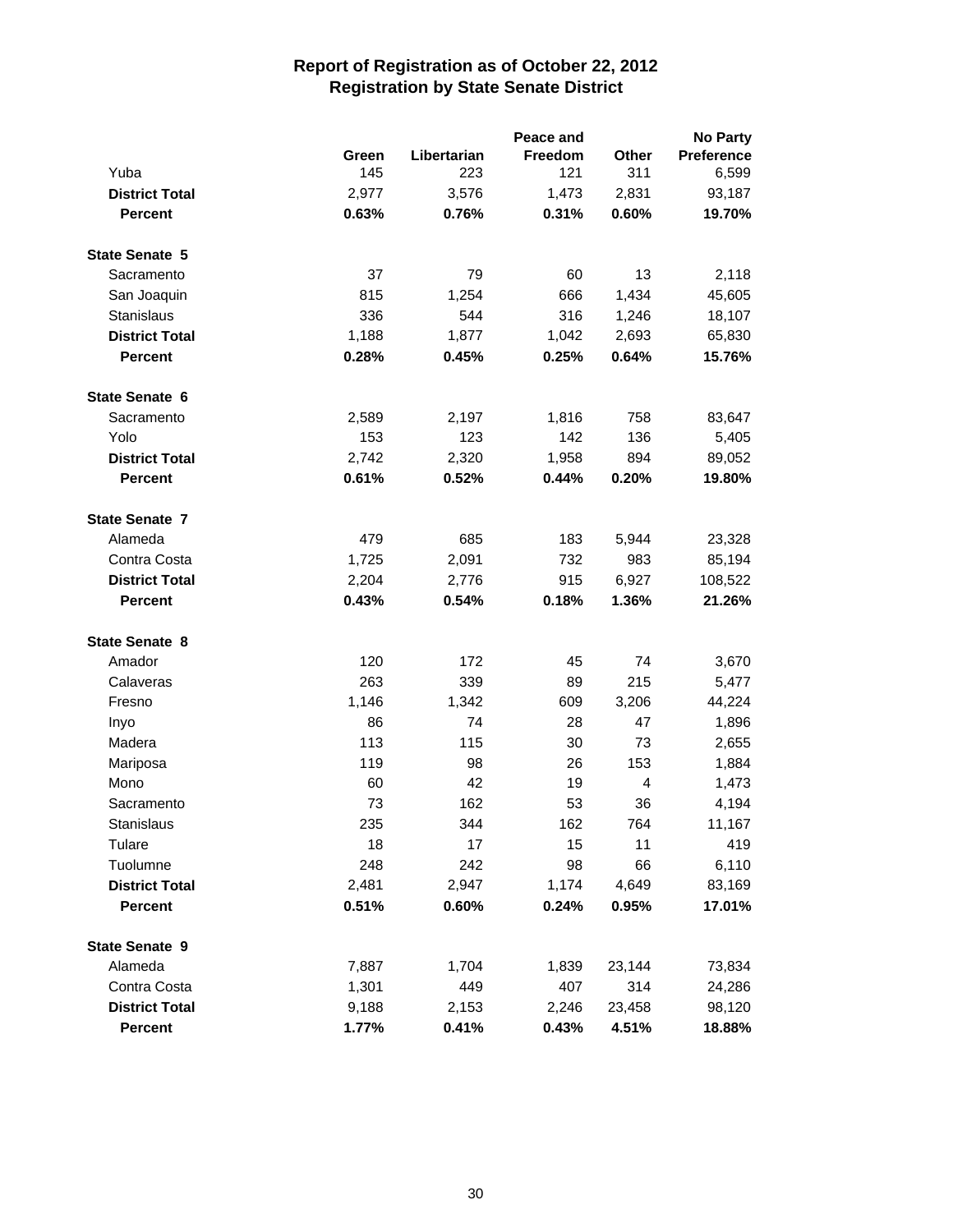|                        | <b>Total</b>      |                   |            | American    | <b>Americans</b> |
|------------------------|-------------------|-------------------|------------|-------------|------------------|
|                        | <b>Registered</b> | <b>Democratic</b> | Republican | Independent | <b>Elect</b>     |
| <b>State Senate 10</b> |                   |                   |            |             |                  |
| Alameda                | 288,423           | 152,510           | 47,312     | 5,983       | 9                |
| Santa Clara            | 128,265           | 57,916            | 24,897     | 2,737       | 8                |
| <b>District Total</b>  | 416,688           | 210,426           | 72,209     | 8,720       | 17               |
| <b>Percent</b>         |                   | 50.50%            | 17.33%     | 2.09%       | 0.00%            |
| <b>State Senate 11</b> |                   |                   |            |             |                  |
| San Francisco          | 500,107           | 278,350           | 43,734     | 8,897       | 18               |
| San Mateo              | 50,349            | 28,022            | 6,280      | 908         | 3                |
| <b>District Total</b>  | 550,456           | 306,372           | 50,014     | 9,805       | 21               |
| <b>Percent</b>         |                   | 55.66%            | 9.09%      | 1.78%       | 0.00%            |
| <b>State Senate 12</b> |                   |                   |            |             |                  |
| Fresno                 | 43,144            | 17,227            | 16,942     | 1,224       | 3                |
| Madera                 | 37,160            | 14,060            | 15,349     | 1,034       | 0                |
| Merced                 | 98,890            | 42,447            | 33,068     | 2,965       | $\overline{c}$   |
| Monterey               | 69,050            | 42,102            | 12,943     | 1,217       | 3                |
| San Benito             | 26,580            | 12,590            | 7,827      | 678         | 1                |
| Stanislaus             | 52,492            | 24,503            | 17,469     | 1,310       | 4                |
| <b>District Total</b>  | 327,316           | 152,929           | 103,598    | 8,428       | 13               |
| <b>Percent</b>         |                   | 46.72%            | 31.65%     | 2.57%       | 0.00%            |
| <b>State Senate 13</b> |                   |                   |            |             |                  |
| San Mateo              | 311,137           | 157,309           | 64,066     | 6,771       | 7                |
| Santa Clara            | 161,620           | 76,146            | 32,076     | 2,409       | 6                |
| <b>District Total</b>  | 472,757           | 233,455           | 96,142     | 9,180       | 13               |
| <b>Percent</b>         |                   | 49.38%            | 20.34%     | 1.94%       | 0.00%            |
| <b>State Senate 14</b> |                   |                   |            |             |                  |
| Fresno                 | 96,546            | 50,359            | 25,897     | 2,000       | $\overline{2}$   |
| Kern                   | 73,350            | 43,336            | 15,458     | 1,554       | 1                |
| Kings                  | 47,655            | 17,068            | 21,812     | 1,193       | 0                |
| Tulare                 | 54,701            | 21,176            | 20,906     | 1,682       | 3                |
| <b>District Total</b>  | 272,252           | 131,939           | 84,073     | 6,429       | 6                |
| <b>Percent</b>         |                   | 48.46%            | 30.88%     | 2.36%       | $0.00\%$         |
| <b>State Senate 15</b> |                   |                   |            |             |                  |
| Santa Clara            | 433,484           | 196,223           | 96,903     | 9,250       | 12 <sub>2</sub>  |
| <b>District Total</b>  | 433,484           | 196,223           | 96,903     | 9,250       | 12 <sub>2</sub>  |
| <b>Percent</b>         |                   | 45.27%            | 22.35%     | 2.13%       | $0.00\%$         |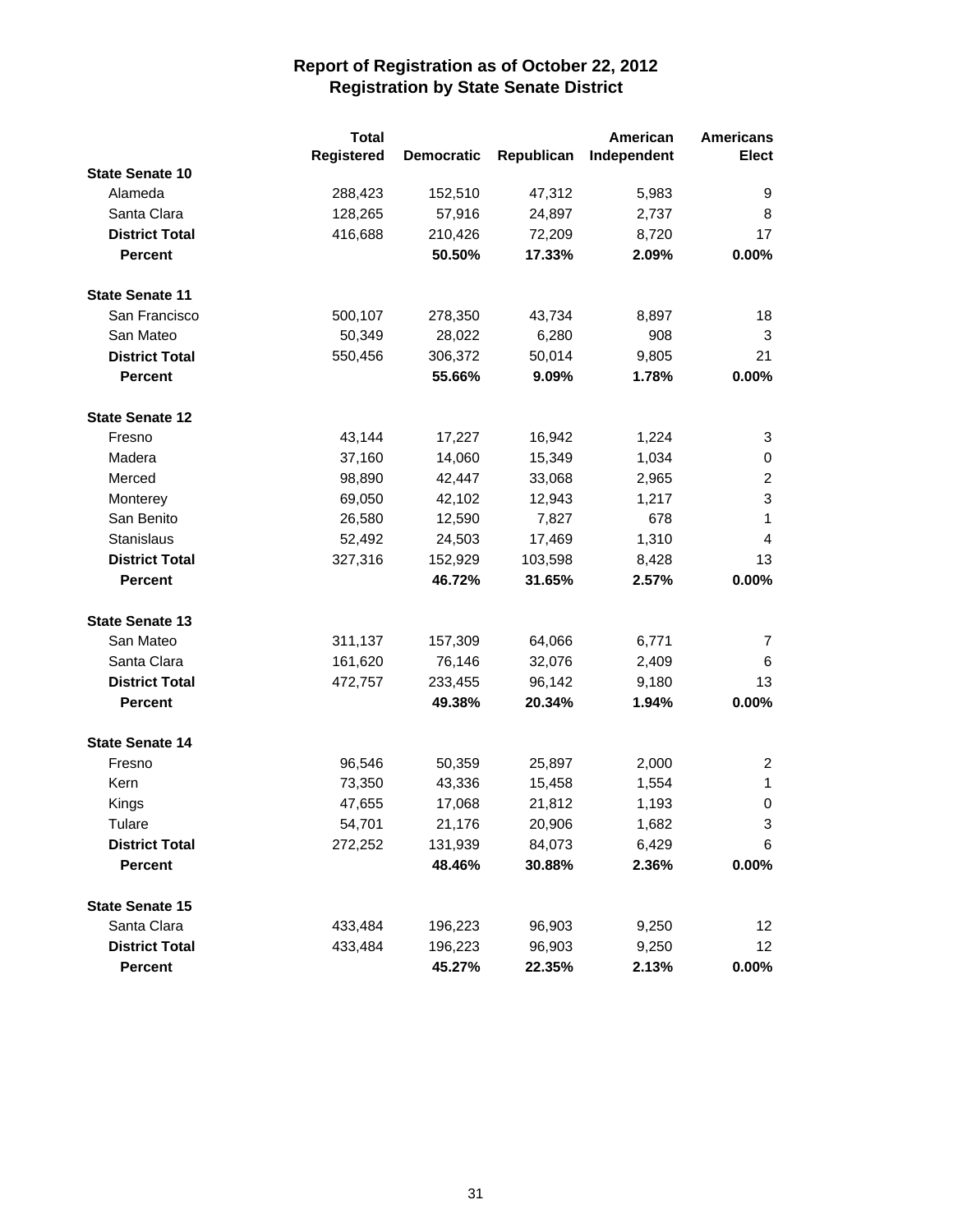|                        |       |             | Peace and |        | No Party          |
|------------------------|-------|-------------|-----------|--------|-------------------|
|                        | Green | Libertarian | Freedom   | Other  | <b>Preference</b> |
| <b>State Senate 10</b> |       |             |           |        |                   |
| Alameda                | 1,588 | 1,265       | 855       | 14,569 | 64,332            |
| Santa Clara            | 600   | 680         | 355       | 250    | 40,822            |
| <b>District Total</b>  | 2,188 | 1,945       | 1,210     | 14,819 | 105,154           |
| <b>Percent</b>         | 0.53% | 0.47%       | 0.29%     | 3.56%  | 25.24%            |
| <b>State Senate 11</b> |       |             |           |        |                   |
| San Francisco          | 8,356 | 2,986       | 1,725     | 1,230  | 154,811           |
| San Mateo              | 259   | 169         | 130       | 142    | 14,436            |
| <b>District Total</b>  | 8,615 | 3,155       | 1,855     | 1,372  | 169,247           |
| <b>Percent</b>         | 1.57% | 0.57%       | 0.34%     | 0.25%  | 30.75%            |
| <b>State Senate 12</b> |       |             |           |        |                   |
| Fresno                 | 91    | 187         | 116       | 442    | 6,912             |
| Madera                 | 88    | 150         | 97        | 130    | 6,252             |
| Merced                 | 576   | 468         | 314       | 1,773  | 17,277            |
| Monterey               | 218   | 228         | 171       | 85     | 12,083            |
| San Benito             | 144   | 139         | 70        | 45     | 5,086             |
| Stanislaus             | 146   | 226         | 214       | 418    | 8,202             |
| <b>District Total</b>  | 1,263 | 1,398       | 982       | 2,893  | 55,812            |
| <b>Percent</b>         | 0.39% | 0.43%       | 0.30%     | 0.88%  | 17.05%            |
| <b>State Senate 13</b> |       |             |           |        |                   |
| San Mateo              | 2,267 | 1,644       | 600       | 915    | 77,558            |
| Santa Clara            | 1,053 | 1,025       | 201       | 274    | 48,430            |
| <b>District Total</b>  | 3,320 | 2,669       | 801       | 1,189  | 125,988           |
| <b>Percent</b>         | 0.70% | 0.56%       | 0.17%     | 0.25%  | 26.65%            |
| <b>State Senate 14</b> |       |             |           |        |                   |
| Fresno                 | 338   | 348         | 347       | 974    | 16,281            |
| Kern                   | 102   | 224         | 280       | 106    | 12,289            |
| Kings                  | 95    | 189         | 69        | 277    | 6,952             |
| Tulare                 | 132   | 244         | 226       | 101    | 10,231            |
| <b>District Total</b>  | 667   | 1,005       | 922       | 1,458  | 45,753            |
| <b>Percent</b>         | 0.24% | 0.37%       | 0.34%     | 0.54%  | 16.81%            |
| <b>State Senate 15</b> |       |             |           |        |                   |
| Santa Clara            | 2,238 | 2,453       | 1,136     | 859    | 124,410           |
| <b>District Total</b>  | 2,238 | 2,453       | 1,136     | 859    | 124,410           |
| Percent                | 0.52% | 0.57%       | 0.26%     | 0.20%  | 28.70%            |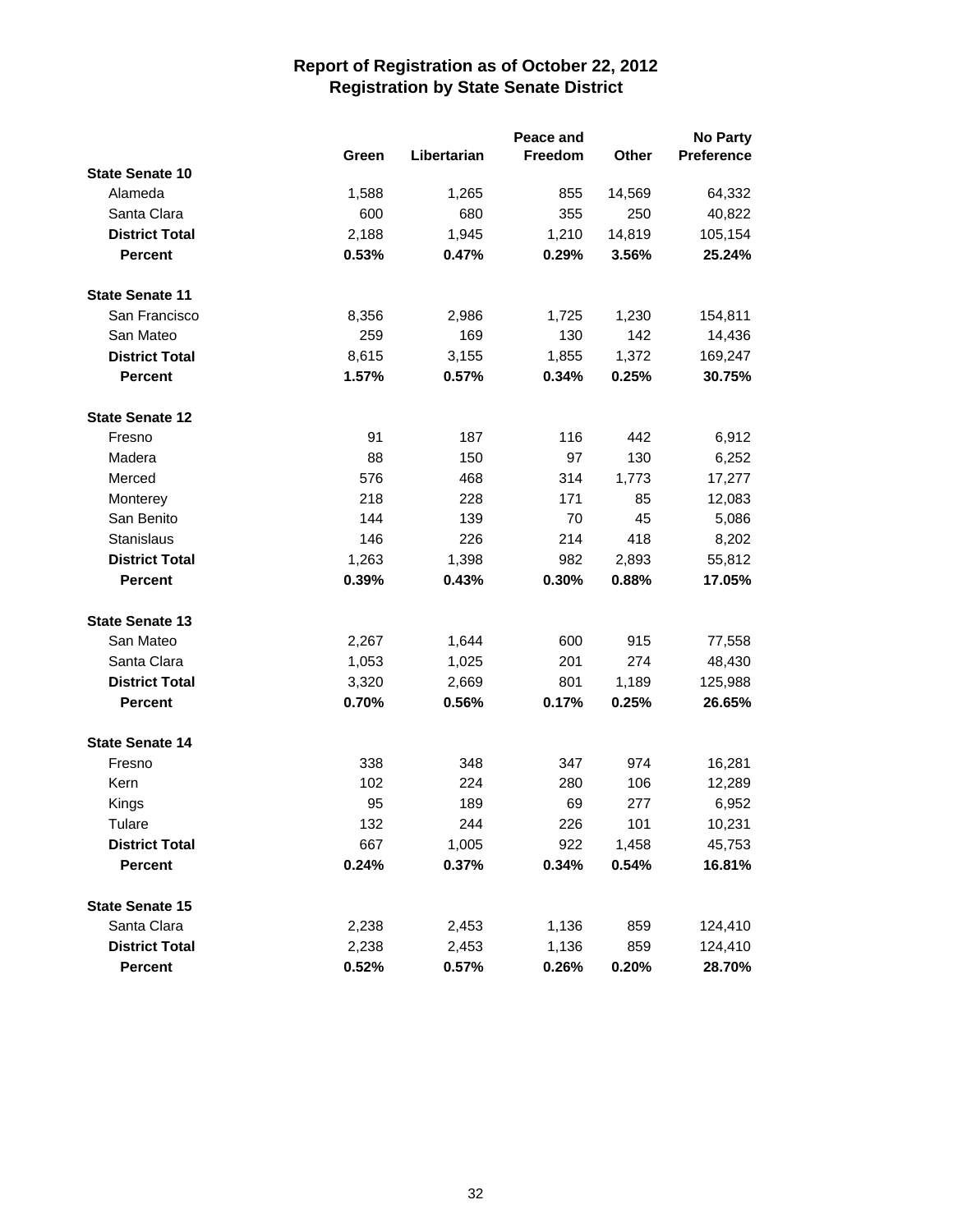|                        | <b>Total</b>      |                   |            | American    | <b>Americans</b> |
|------------------------|-------------------|-------------------|------------|-------------|------------------|
|                        | <b>Registered</b> | <b>Democratic</b> | Republican | Independent | <b>Elect</b>     |
| <b>State Senate 16</b> |                   |                   |            |             |                  |
| Kern                   | 259,514           | 75,546            | 122,135    | 9,283       | 9                |
| San Bernardino         | 56,532            | 17,419            | 22,832     | 2,992       | 0                |
| Tulare                 | 88,139            | 27,200            | 41,750     | 3,076       | 9                |
| <b>District Total</b>  | 404,185           | 120,165           | 186,717    | 15,351      | 18               |
| <b>Percent</b>         |                   | 29.73%            | 46.20%     | 3.80%       | 0.00%            |
| <b>State Senate 17</b> |                   |                   |            |             |                  |
| Monterey               | 97,240            | 44,096            | 27,699     | 2,610       | 5                |
| San Luis Obispo        | 158,603           | 53,506            | 62,823     | 4,262       | 3                |
| Santa Clara            | 94,468            | 42,781            | 24,678     | 2,487       | 5                |
| Santa Cruz             | 158,524           | 85,917            | 26,383     | 3,661       | $\overline{4}$   |
| <b>District Total</b>  | 508,835           | 226,300           | 141,583    | 13,020      | 17               |
| <b>Percent</b>         |                   | 44.47%            | 27.82%     | 2.56%       | $0.00\%$         |
| <b>State Senate 18</b> |                   |                   |            |             |                  |
| Los Angeles            | 402,308           | 213,279           | 72,156     | 9,468       | 1,075            |
| <b>District Total</b>  | 402,308           | 213,279           | 72,156     | 9,468       | 1,075            |
| <b>Percent</b>         |                   | 53.01%            | 17.94%     | 2.35%       | 0.27%            |
| <b>State Senate 19</b> |                   |                   |            |             |                  |
| Santa Barbara          | 203,994           | 84,569            | 62,692     | 5,208       | 2                |
| Ventura                | 237,371           | 104,601           | 73,764     | 5,777       | 6                |
| <b>District Total</b>  | 441,365           | 189,170           | 136,456    | 10,985      | 8                |
| <b>Percent</b>         |                   | 42.86%            | 30.92%     | 2.49%       | $0.00\%$         |
| <b>State Senate 20</b> |                   |                   |            |             |                  |
| Los Angeles            | 57,475            | 30,004            | 11,798     | 1,287       | 11               |
| San Bernardino         | 286,729           | 136,261           | 79,979     | 7,872       | 36               |
| <b>District Total</b>  | 344,204           | 166,265           | 91,777     | 9,159       | 47               |
| <b>Percent</b>         |                   | 48.30%            | 26.66%     | 2.66%       | 0.01%            |
| <b>State Senate 21</b> |                   |                   |            |             |                  |
| Los Angeles            | 284,055           | 104,251           | 108,634    | 9,908       | 53               |
| San Bernardino         | 134,450           | 47,900            | 51,244     | 6,209       | 3                |
| <b>District Total</b>  | 418,505           | 152,151           | 159,878    | 16,117      | 56               |
| <b>Percent</b>         |                   | 36.36%            | 38.20%     | 3.85%       | 0.01%            |
| <b>State Senate 22</b> |                   |                   |            |             |                  |
| Los Angeles            | 398,896           | 185,089           | 91,293     | 8,441       | 128              |
| <b>District Total</b>  | 398,896           | 185,089           | 91,293     | 8,441       | 128              |
| Percent                |                   | 46.40%            | 22.89%     | 2.12%       | $0.03\%$         |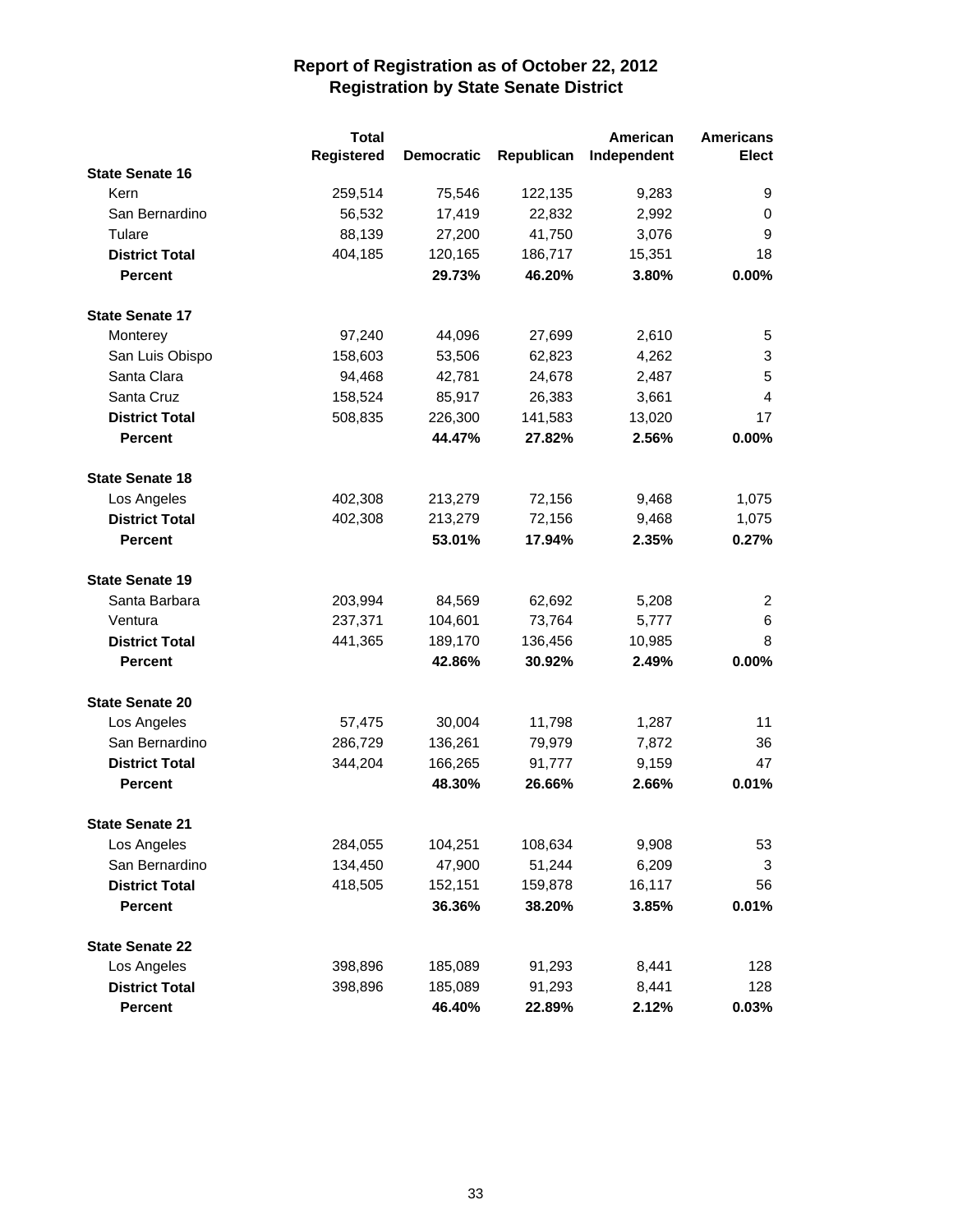|                               |                | Peace and      |                |                |                  |
|-------------------------------|----------------|----------------|----------------|----------------|------------------|
|                               | Green          | Libertarian    | <b>Freedom</b> | <b>Other</b>   | Preference       |
| <b>State Senate 16</b>        |                |                |                |                |                  |
| Kern                          | 729            | 1,671          | 631            | 358            | 49,152           |
| San Bernardino                | 267            | 450            | 187            | 185            | 12,200           |
| Tulare                        | 325            | 457            | 223            | 150            | 14,949           |
| <b>District Total</b>         | 1,321          | 2,578          | 1,041          | 693            | 76,301           |
| <b>Percent</b>                | 0.33%          | 0.64%          | 0.26%          | 0.17%          | 18.88%           |
| <b>State Senate 17</b>        |                |                |                |                |                  |
| Monterey                      | 904            | 591            | 203            | 156            | 20,976           |
| San Luis Obispo               | 1,403          | 1,300          | 325            | 2,590          | 32,391           |
| Santa Clara                   | 454            | 563            | 248            | 156            | 23,096           |
| Santa Cruz                    | 3,155          | 1,355          | 556            | 1,493          | 36,000           |
| <b>District Total</b>         | 5,916          | 3,809          | 1,332          | 4,395          | 112,463          |
| <b>Percent</b>                | 1.16%          | 0.75%          | 0.26%          | 0.86%          | 22.10%           |
| <b>State Senate 18</b>        |                |                |                |                |                  |
| Los Angeles                   | 2,396          | 2,367          | 2,019          | 21,502         | 78,046           |
| <b>District Total</b>         | 2,396          | 2,367          | 2,019          | 21,502         | 78,046           |
| <b>Percent</b>                | 0.60%          | 0.59%          | 0.50%          | 5.34%          | 19.40%           |
| <b>State Senate 19</b>        |                |                |                |                |                  |
| Santa Barbara                 | 1,562          | 1,360          | 451            | 2,136          | 46,014           |
| Ventura                       | 1,521          | 1,348          | 629            | 3,056          | 46,669           |
| <b>District Total</b>         | 3,083          | 2,708          | 1,080          | 5,192          | 92,683           |
| <b>Percent</b>                | 0.70%          | 0.61%          | 0.24%          | 1.18%          | 21.00%           |
| <b>State Senate 20</b>        |                |                |                |                |                  |
|                               | 256            | 276            | 464            |                |                  |
| Los Angeles<br>San Bernardino | 898            |                |                | 3,087<br>535   | 10,292<br>58,501 |
| <b>District Total</b>         |                | 1,300          | 1,347          |                |                  |
| <b>Percent</b>                | 1,154<br>0.34% | 1,576<br>0.46% | 1,811<br>0.53% | 3,622<br>1.05% | 68,793<br>19.99% |
|                               |                |                |                |                |                  |
| <b>State Senate 21</b>        |                |                |                |                |                  |
| Los Angeles                   | 950            | 1,637          | 822            | 12,806         | 44,994           |
| San Bernardino                | 391            | 807            | 454            | 361            | 27,081           |
| <b>District Total</b>         | 1,341          | 2,444          | 1,276          | 13,167         | 72,075           |
| <b>Percent</b>                | 0.32%          | 0.58%          | 0.30%          | 3.15%          | 17.22%           |
| <b>State Senate 22</b>        |                |                |                |                |                  |
| Los Angeles                   | 1,448          | 1,704          | 2,486          | 17,835         | 90,472           |
| <b>District Total</b>         | 1,448          | 1,704          | 2,486          | 17,835         | 90,472           |
| Percent                       | 0.36%          | 0.43%          | 0.62%          | 4.47%          | 22.68%           |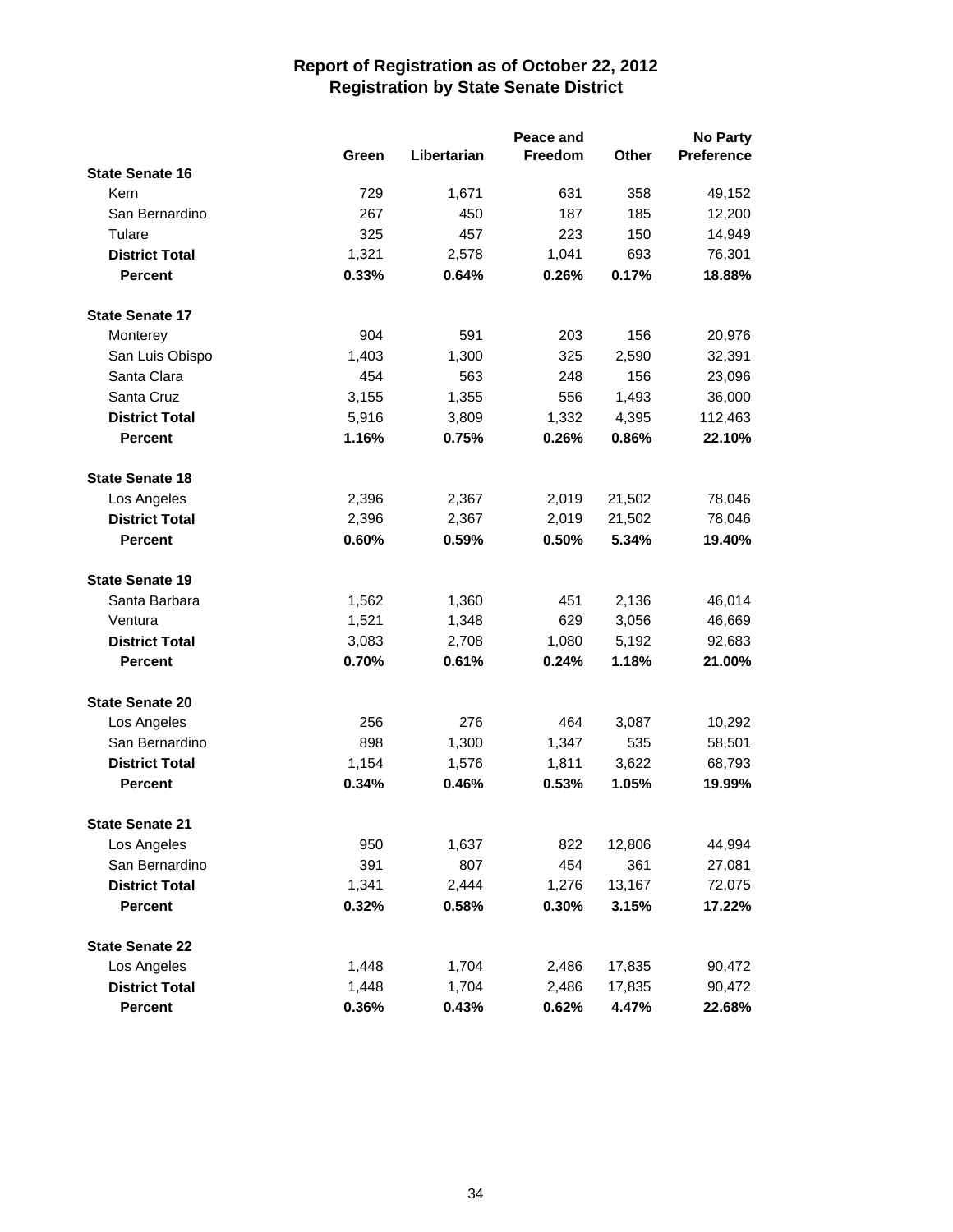|                        | <b>Total</b>      |                   |            | American    | <b>Americans</b> |
|------------------------|-------------------|-------------------|------------|-------------|------------------|
|                        | <b>Registered</b> | <b>Democratic</b> | Republican | Independent | Elect            |
| <b>State Senate 23</b> |                   |                   |            |             |                  |
| Los Angeles            | 34                | 5                 | 19         | 2           | 0                |
| Riverside              | 144,050           | 47,768            | 62,010     | 5,363       | 6                |
| San Bernardino         | 295,070           | 102,400           | 120,401    | 10,697      | 11               |
| <b>District Total</b>  | 439,154           | 150,173           | 182,430    | 16,062      | 17               |
| <b>Percent</b>         |                   | 34.20%            | 41.54%     | 3.66%       | 0.00%            |
| <b>State Senate 24</b> |                   |                   |            |             |                  |
| Los Angeles            | 346,955           | 203,197           | 40,805     | 6,292       | 156              |
| <b>District Total</b>  | 346,955           | 203,197           | 40,805     | 6,292       | 156              |
| <b>Percent</b>         |                   | 58.57%            | 11.76%     | 1.81%       | 0.04%            |
| <b>State Senate 25</b> |                   |                   |            |             |                  |
| Los Angeles            | 495,237           | 208,529           | 151,073    | 11,346      | 66               |
| San Bernardino         | 40,202            | 13,793            | 16,882     | 1,202       | $\overline{2}$   |
| <b>District Total</b>  | 535,439           | 222,322           | 167,955    | 12,548      | 68               |
| <b>Percent</b>         |                   | 41.52%            | 31.37%     | 2.34%       | 0.01%            |
| <b>State Senate 26</b> |                   |                   |            |             |                  |
| Los Angeles            | 604,176           | 281,324           | 145,760    | 13,475      | 74               |
| <b>District Total</b>  | 604,176           | 281,324           | 145,760    | 13,475      | 74               |
| <b>Percent</b>         |                   | 46.56%            | 24.13%     | 2.23%       | 0.01%            |
| <b>State Senate 27</b> |                   |                   |            |             |                  |
| Los Angeles            | 347,792           | 160,714           | 98,372     | 8,031       | 70               |
| Ventura                | 189,577           | 59,991            | 81,548     | 4,914       | $\overline{7}$   |
| <b>District Total</b>  | 537,369           | 220,705           | 179,920    | 12,945      | 77               |
| <b>Percent</b>         |                   | 41.07%            | 33.48%     | 2.41%       | 0.01%            |
| <b>State Senate 28</b> |                   |                   |            |             |                  |
| Riverside              | 402,315           | 136,610           | 170,399    | 12,708      | 15               |
| <b>District Total</b>  | 402,315           | 136,610           | 170,399    | 12,708      | 15               |
| <b>Percent</b>         |                   | 33.96%            | 42.35%     | 3.16%       | 0.00%            |
| <b>State Senate 29</b> |                   |                   |            |             |                  |
| Los Angeles            | 87,592            | 31,431            | 25,302     | 1,814       | 9                |
| Orange                 | 358,952           | 120,416           | 143,501    | 9,275       | 42               |
| San Bernardino         | 38,598            | 12,303            | 15,828     | 1,061       | 4                |
| <b>District Total</b>  | 485,142           | 164,150           | 184,631    | 12,150      | 55               |
| <b>Percent</b>         |                   | 33.84%            | 38.06%     | 2.50%       | 0.01%            |
| <b>State Senate 30</b> |                   |                   |            |             |                  |
| Los Angeles            | 443,985           | 299,271           | 38,219     | 8,523       | 222              |
| <b>District Total</b>  | 443,985           | 299,271           | 38,219     | 8,523       | 222              |
| Percent                |                   | 67.41%            | 8.61%      | 1.92%       | 0.05%            |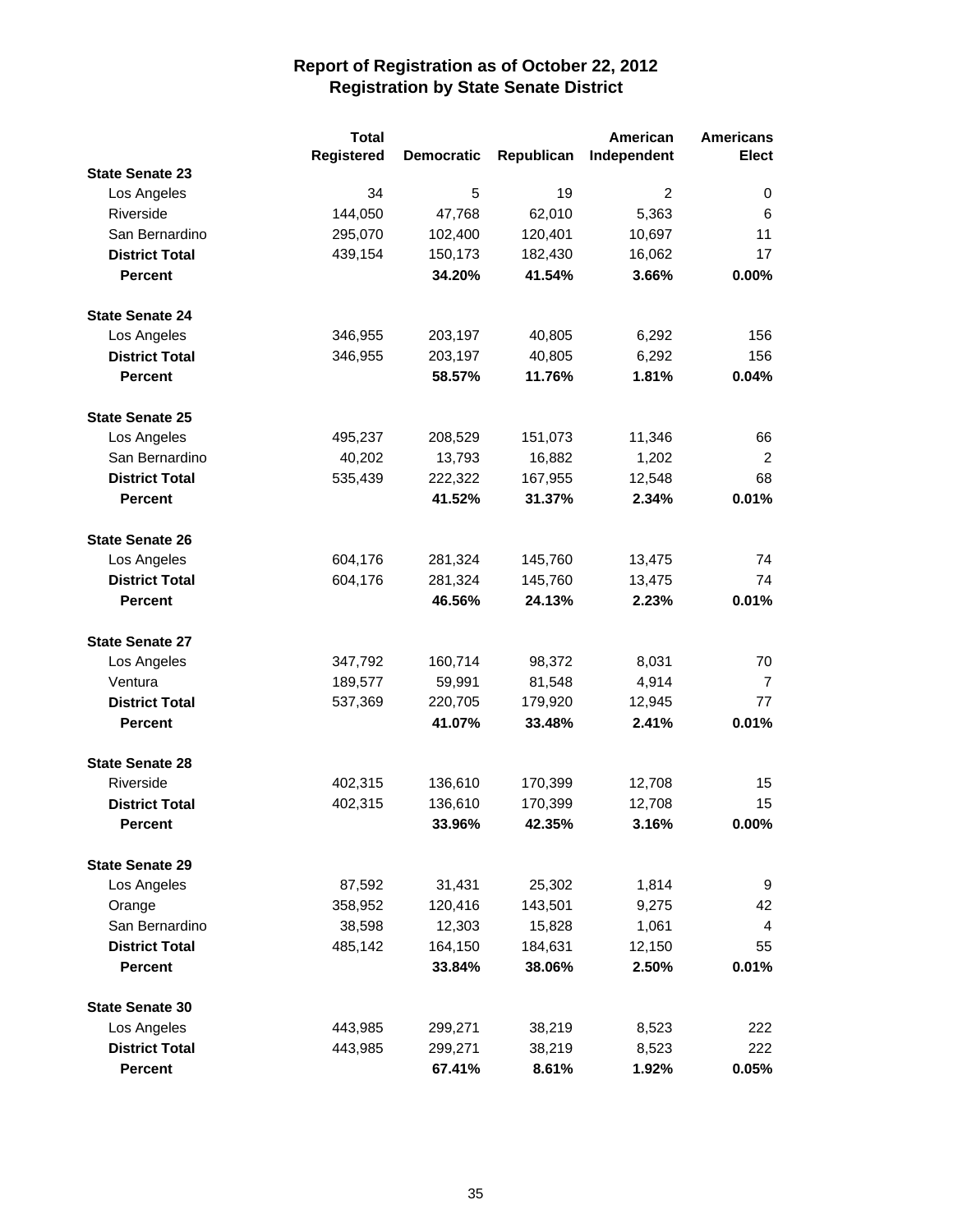|                        |       | Peace and   |         |                | <b>No Party</b>   |
|------------------------|-------|-------------|---------|----------------|-------------------|
|                        | Green | Libertarian | Freedom | Other          | <b>Preference</b> |
| <b>State Senate 23</b> |       |             |         |                |                   |
| Los Angeles            | 0     | 0           | 0       | $\overline{c}$ | 6                 |
| Riverside              | 379   | 808         | 356     | 1,253          | 26,107            |
| San Bernardino         | 1,250 | 1,823       | 882     | 678            | 56,928            |
| <b>District Total</b>  | 1,629 | 2,631       | 1,238   | 1,933          | 83,041            |
| <b>Percent</b>         | 0.37% | 0.60%       | 0.28%   | 0.44%          | 18.91%            |
| <b>State Senate 24</b> |       |             |         |                |                   |
| Los Angeles            | 2,619 | 1,792       | 2,909   | 19,240         | 69,945            |
| <b>District Total</b>  | 2,619 | 1,792       | 2,909   | 19,240         | 69,945            |
| <b>Percent</b>         | 0.75% | 0.52%       | 0.84%   | 5.55%          | 20.16%            |
| <b>State Senate 25</b> |       |             |         |                |                   |
| Los Angeles            | 2,883 | 2,989       | 1,741   | 22,458         | 94,152            |
| San Bernardino         | 195   | 230         | 104     | 66             | 7,728             |
| <b>District Total</b>  | 3,078 | 3,219       | 1,845   | 22,524         | 101,880           |
| <b>Percent</b>         | 0.57% | 0.60%       | 0.34%   | 4.21%          | 19.03%            |
| <b>State Senate 26</b> |       |             |         |                |                   |
| Los Angeles            | 3,984 | 3,977       | 1,661   | 35,515         | 118,406           |
| <b>District Total</b>  | 3,984 | 3,977       | 1,661   | 35,515         | 118,406           |
| <b>Percent</b>         | 0.66% | 0.66%       | 0.27%   | 5.88%          | 19.60%            |
| <b>State Senate 27</b> |       |             |         |                |                   |
| Los Angeles            | 1,799 | 2,039       | 1,116   | 15,104         | 60,547            |
| Ventura                | 799   | 1,260       | 300     | 2,575          | 38,183            |
| <b>District Total</b>  | 2,598 | 3,299       | 1,416   | 17,679         | 98,730            |
| <b>Percent</b>         | 0.48% | 0.61%       | 0.26%   | 3.29%          | 18.37%            |
| <b>State Senate 28</b> |       |             |         |                |                   |
| Riverside              | 1,129 | 2,202       | 820     | 3,374          | 75,058            |
| <b>District Total</b>  | 1,129 | 2,202       | 820     | 3,374          | 75,058            |
| <b>Percent</b>         | 0.28% | 0.55%       | 0.20%   | 0.84%          | 18.66%            |
| <b>State Senate 29</b> |       |             |         |                |                   |
| Los Angeles            | 291   | 335         | 329     | 4,365          | 23,716            |
| Orange                 | 1,436 | 2,483       | 1,189   | 1,542          | 79,068            |
| San Bernardino         | 103   | 207         | 93      | 71             | 8,928             |
| <b>District Total</b>  | 1,830 | 3,025       | 1,611   | 5,978          | 111,712           |
| <b>Percent</b>         | 0.38% | 0.62%       | 0.33%   | 1.23%          | 23.03%            |
| <b>State Senate 30</b> |       |             |         |                |                   |
| Los Angeles            | 2,189 | 1,614       | 2,495   | 22,918         | 68,534            |
| <b>District Total</b>  | 2,189 | 1,614       | 2,495   | 22,918         | 68,534            |
| Percent                | 0.49% | 0.36%       | 0.56%   | 5.16%          | 15.44%            |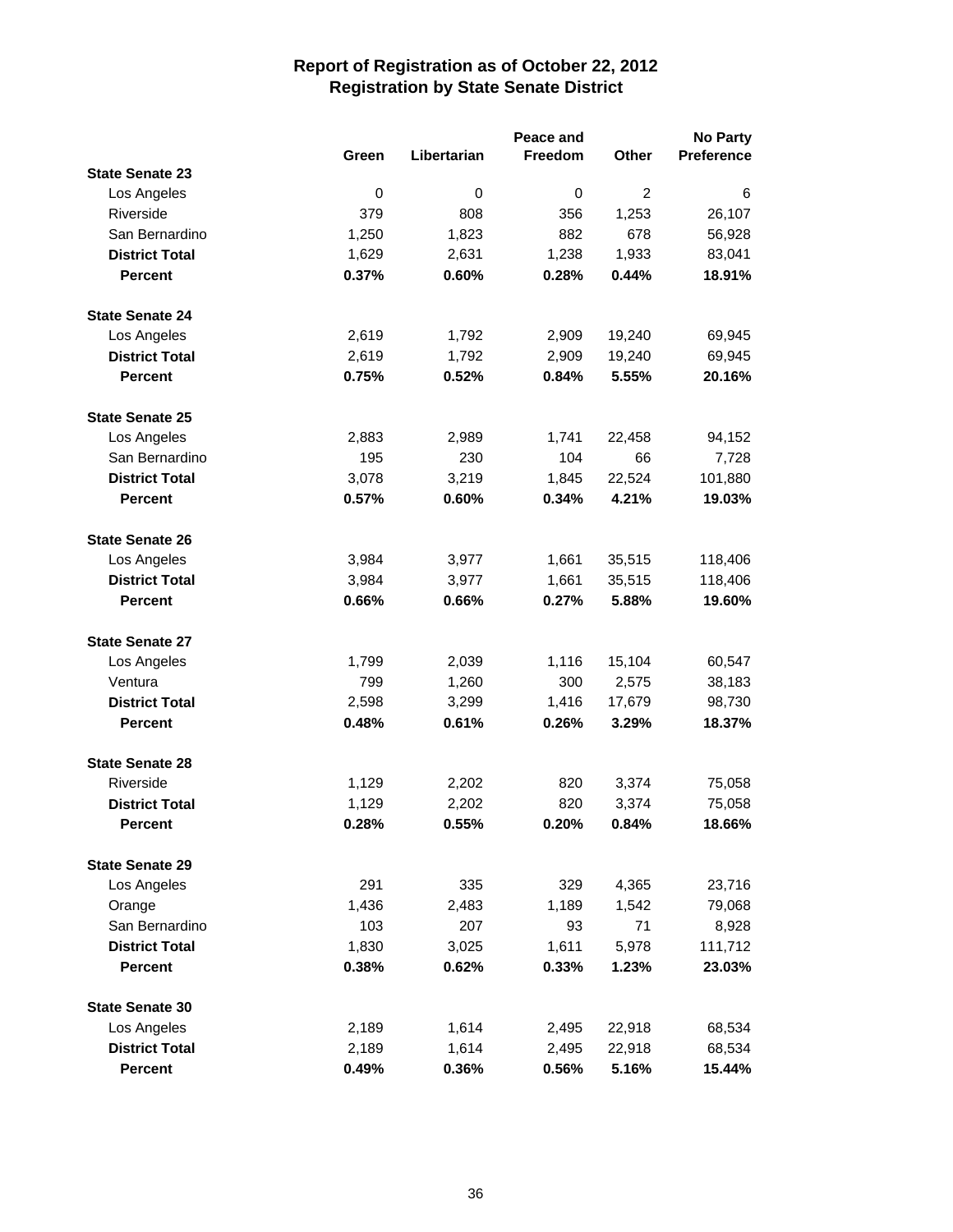|                        | <b>Total</b>      |                   |            | American    | <b>Americans</b> |
|------------------------|-------------------|-------------------|------------|-------------|------------------|
|                        | <b>Registered</b> | <b>Democratic</b> | Republican | Independent | Elect            |
| <b>State Senate 31</b> |                   |                   |            |             |                  |
| Riverside              | 397,040           | 158,783           | 153,055    | 9,822       | 25               |
| <b>District Total</b>  | 397,040           | 158,783           | 153,055    | 9,822       | 25               |
| <b>Percent</b>         |                   | 39.99%            | 38.55%     | 2.47%       | 0.01%            |
| <b>State Senate 32</b> |                   |                   |            |             |                  |
| Los Angeles            | 435,719           | 213,093           | 113,399    | 9,481       | 228              |
| Orange                 | 29,792            | 12,068            | 9,530      | 794         | 5                |
| <b>District Total</b>  | 465,511           |                   |            | 10.275      | 233              |
|                        |                   | 225,161           | 122,929    |             |                  |
| <b>Percent</b>         |                   | 48.37%            | 26.41%     | 2.21%       | 0.05%            |
| <b>State Senate 33</b> |                   |                   |            |             |                  |
| Los Angeles            | 374,359           | 215,648           | 59,034     | 8,047       | 271              |
| <b>District Total</b>  | 374,359           | 215,648           | 59,034     | 8,047       | 271              |
| <b>Percent</b>         |                   | 57.60%            | 15.77%     | 2.15%       | 0.07%            |
| <b>State Senate 34</b> |                   |                   |            |             |                  |
| Los Angeles            | 44,512            | 17,430            | 16,194     | 1,144       | 1                |
| Orange                 | 409,668           | 155,007           | 147,021    | 9,679       | 100              |
| <b>District Total</b>  | 454,180           | 172,437           | 163,215    | 10,823      | 101              |
| <b>Percent</b>         |                   | 37.97%            | 35.94%     | 2.38%       | 0.02%            |
|                        |                   |                   |            |             |                  |
| <b>State Senate 35</b> |                   |                   |            |             |                  |
| Los Angeles            | 435,342           | 267,347           | 64,973     | 8,581       | 229              |
| <b>District Total</b>  | 435,342           | 267,347           | 64,973     | 8,581       | 229              |
| <b>Percent</b>         |                   | 61.41%            | 14.92%     | 1.97%       | 0.05%            |
| <b>State Senate 36</b> |                   |                   |            |             |                  |
| Orange                 | 302,526           | 76,639            | 144,229    | 9,124       | 34               |
| San Diego              | 236,794           | 72,381            | 92,570     | 8,376       | 18               |
| <b>District Total</b>  | 539,320           | 149,020           | 236,799    | 17,500      | 52               |
| <b>Percent</b>         |                   | 27.63%            | 43.91%     | 3.24%       | 0.01%            |
| <b>State Senate 37</b> |                   |                   |            |             |                  |
| Orange                 | 582,063           | 167,561           | 249,030    | 16,040      | 59               |
| <b>District Total</b>  | 582,063           | 167,561           | 249,030    | 16,040      | 59               |
| <b>Percent</b>         |                   | 28.79%            | 42.78%     | 2.76%       | 0.01%            |
|                        |                   |                   |            |             |                  |
| <b>State Senate 38</b> |                   |                   |            |             |                  |
| San Diego              | 481,951           | 136,395           | 208,916    | 17,429      | 24               |
| <b>District Total</b>  | 481,951           | 136,395           | 208,916    | 17,429      | 24               |
| <b>Percent</b>         |                   | 28.30%            | 43.35%     | 3.62%       | $0.00\%$         |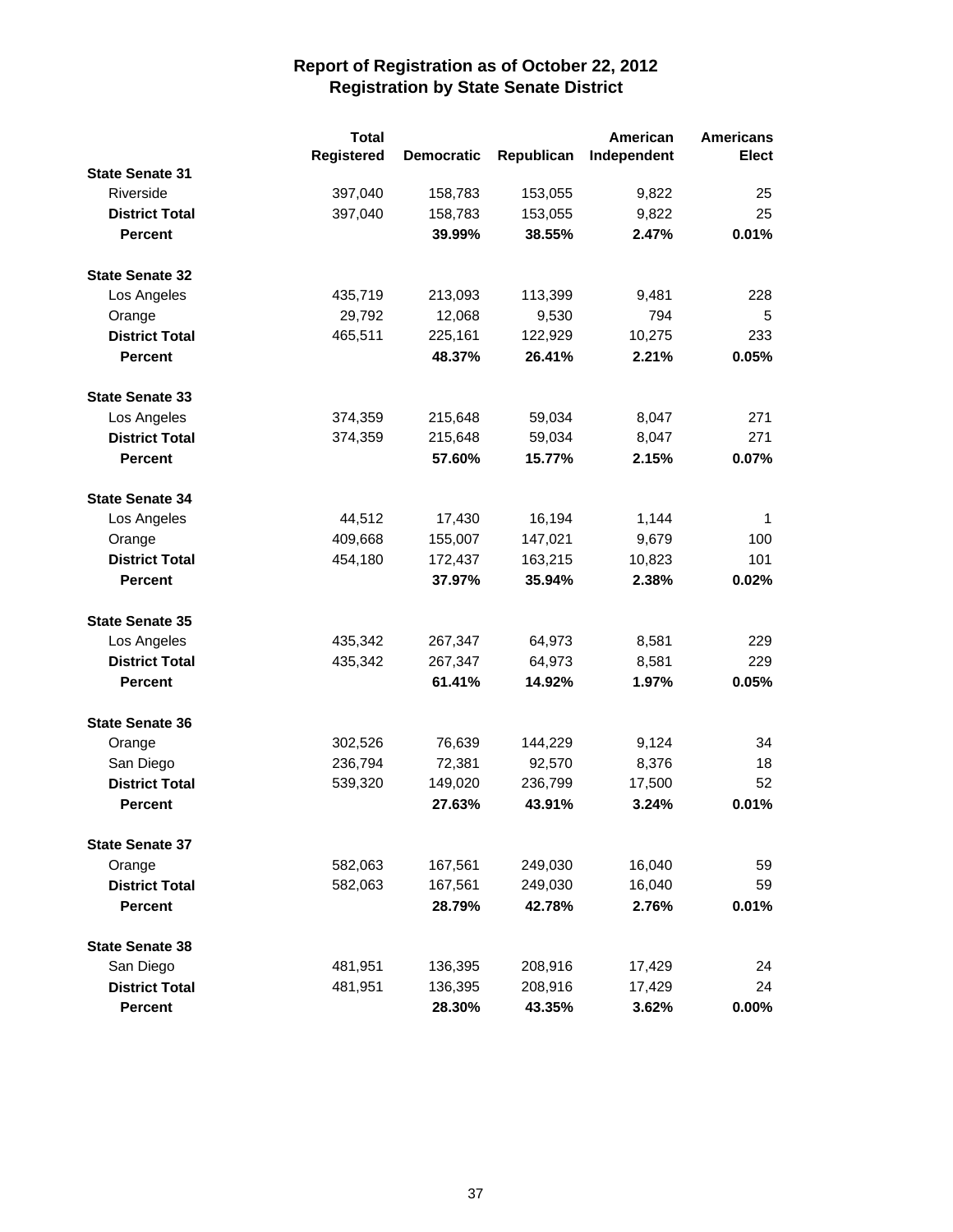|                        |       | Peace and   |         |        | <b>No Party</b>   |
|------------------------|-------|-------------|---------|--------|-------------------|
|                        | Green | Libertarian | Freedom | Other  | <b>Preference</b> |
| <b>State Senate 31</b> |       |             |         |        |                   |
| Riverside              | 1,174 | 2,045       | 1,143   | 2,865  | 68,128            |
| <b>District Total</b>  | 1,174 | 2,045       | 1,143   | 2,865  | 68,128            |
| <b>Percent</b>         | 0.30% | 0.52%       | 0.29%   | 0.72%  | 17.16%            |
| <b>State Senate 32</b> |       |             |         |        |                   |
| Los Angeles            | 1,472 | 1,962       | 2,531   | 16,548 | 77,005            |
| Orange                 | 117   | 185         | 137     | 123    | 6,833             |
| <b>District Total</b>  | 1,589 | 2,147       | 2,668   | 16,671 | 83,838            |
| <b>Percent</b>         | 0.34% | 0.46%       | 0.57%   | 3.58%  | 18.01%            |
| <b>State Senate 33</b> |       |             |         |        |                   |
| Los Angeles            | 1,841 | 1,924       | 2,671   | 19,768 | 65,155            |
| <b>District Total</b>  | 1,841 | 1,924       | 2,671   | 19,768 | 65,155            |
| <b>Percent</b>         | 0.49% | 0.51%       | 0.71%   | 5.28%  | 17.40%            |
| <b>State Senate 34</b> |       |             |         |        |                   |
| Los Angeles            | 288   | 344         | 100     | 2,000  | 7,011             |
| Orange                 | 1,634 | 2,796       | 1,660   | 1,769  | 90,002            |
| <b>District Total</b>  | 1,922 | 3,140       | 1,760   | 3,769  | 97,013            |
| <b>Percent</b>         | 0.42% | 0.69%       | 0.39%   | 0.83%  | 21.36%            |
| <b>State Senate 35</b> |       |             |         |        |                   |
| Los Angeles            | 1,483 | 1,652       | 2,452   | 17,994 | 70,631            |
| <b>District Total</b>  | 1,483 | 1,652       | 2,452   | 17,994 | 70,631            |
| <b>Percent</b>         | 0.34% | 0.38%       | 0.56%   | 4.13%  | 16.22%            |
| <b>State Senate 36</b> |       |             |         |        |                   |
| Orange                 | 1,360 | 2,392       | 598     | 1,153  | 66,997            |
| San Diego              | 1,265 | 1,801       | 522     | 769    | 59,092            |
| <b>District Total</b>  | 2,625 | 4,193       | 1,120   | 1,922  | 126,089           |
| <b>Percent</b>         | 0.49% | 0.78%       | 0.21%   | 0.36%  | 23.38%            |
| <b>State Senate 37</b> |       |             |         |        |                   |
| Orange                 | 2,980 | 5,140       | 1,383   | 2,373  | 137,497           |
| <b>District Total</b>  | 2,980 | 5,140       | 1,383   | 2,373  | 137,497           |
| <b>Percent</b>         | 0.51% | 0.88%       | 0.24%   | 0.41%  | 23.62%            |
| <b>State Senate 38</b> |       |             |         |        |                   |
| San Diego              | 1,857 | 3,550       | 1,033   | 1,827  | 110,920           |
| <b>District Total</b>  | 1,857 | 3,550       | 1,033   | 1,827  | 110,920           |
| <b>Percent</b>         | 0.39% | 0.74%       | 0.21%   | 0.38%  | 23.01%            |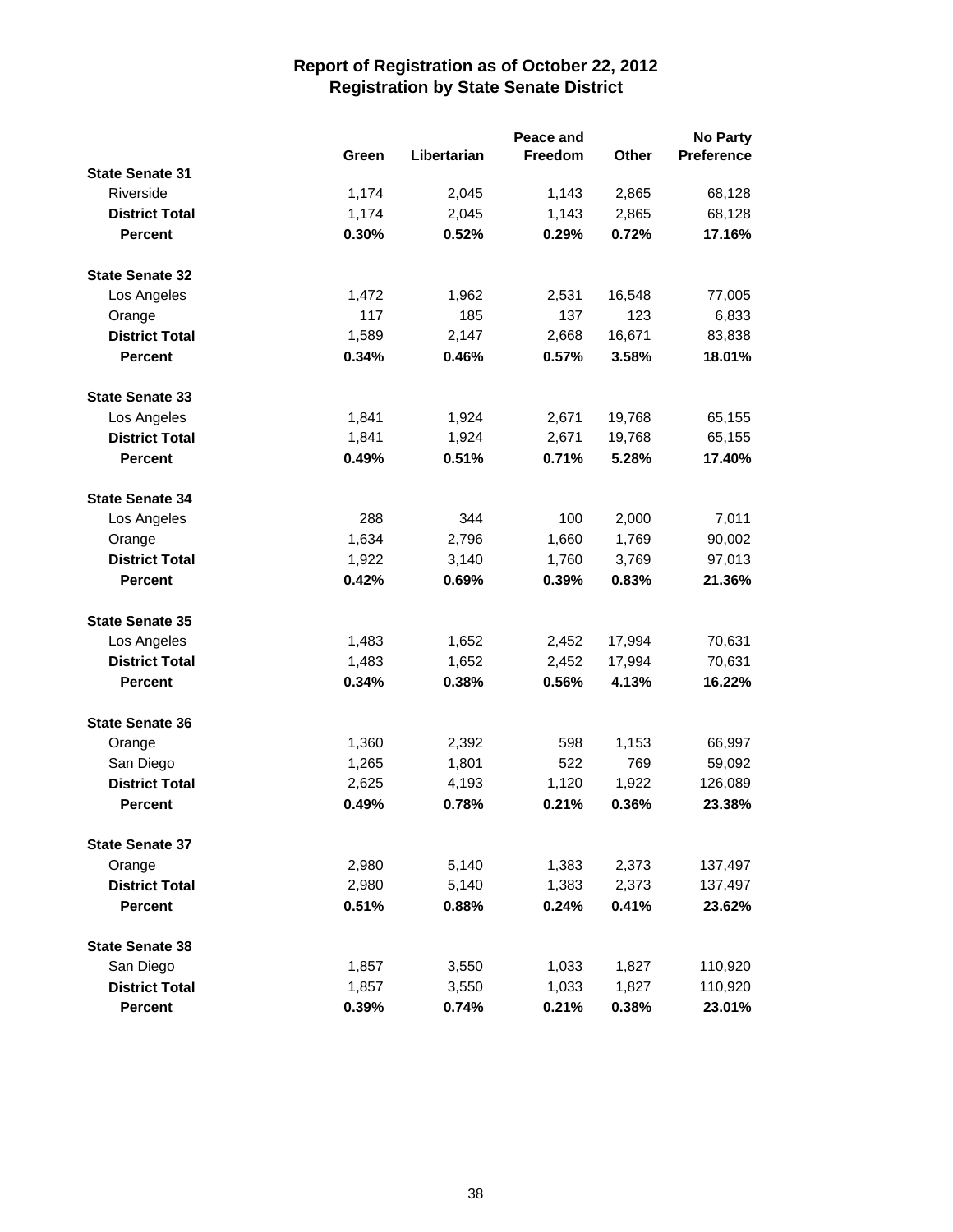|                        | Total<br><b>Registered</b> | <b>Democratic</b> | Republican | American<br>Independent | <b>Americans</b><br><b>Elect</b> |
|------------------------|----------------------------|-------------------|------------|-------------------------|----------------------------------|
| <b>State Senate 39</b> |                            |                   |            |                         |                                  |
| San Diego              | 533,660                    | 200.903           | 157,111    | 17.184                  | 24                               |
| <b>District Total</b>  | 533,660                    | 200.903           | 157,111    | 17.184                  | 24                               |
| <b>Percent</b>         |                            | 37.65%            | 29.44%     | 3.22%                   | $0.00\%$                         |
| <b>State Senate 40</b> |                            |                   |            |                         |                                  |
| Imperial               | 61,086                     | 30,860            | 14,753     | 1,419                   | 6                                |
| San Diego              | 310.688                    | 142,252           | 73,988     | 8,453                   | 21                               |
| <b>District Total</b>  | 371.774                    | 173.112           | 88.741     | 9.872                   | 27                               |
| <b>Percent</b>         |                            | 46.56%            | 23.87%     | 2.66%                   | 0.01%                            |
| <b>State Total</b>     | 18,245,970                 | 7,966,422         | 5,356,608  | 477,129                 | 3,313                            |
| <b>Percent</b>         |                            | 43.66%            | 29.36%     | 2.61%                   | 0.02%                            |